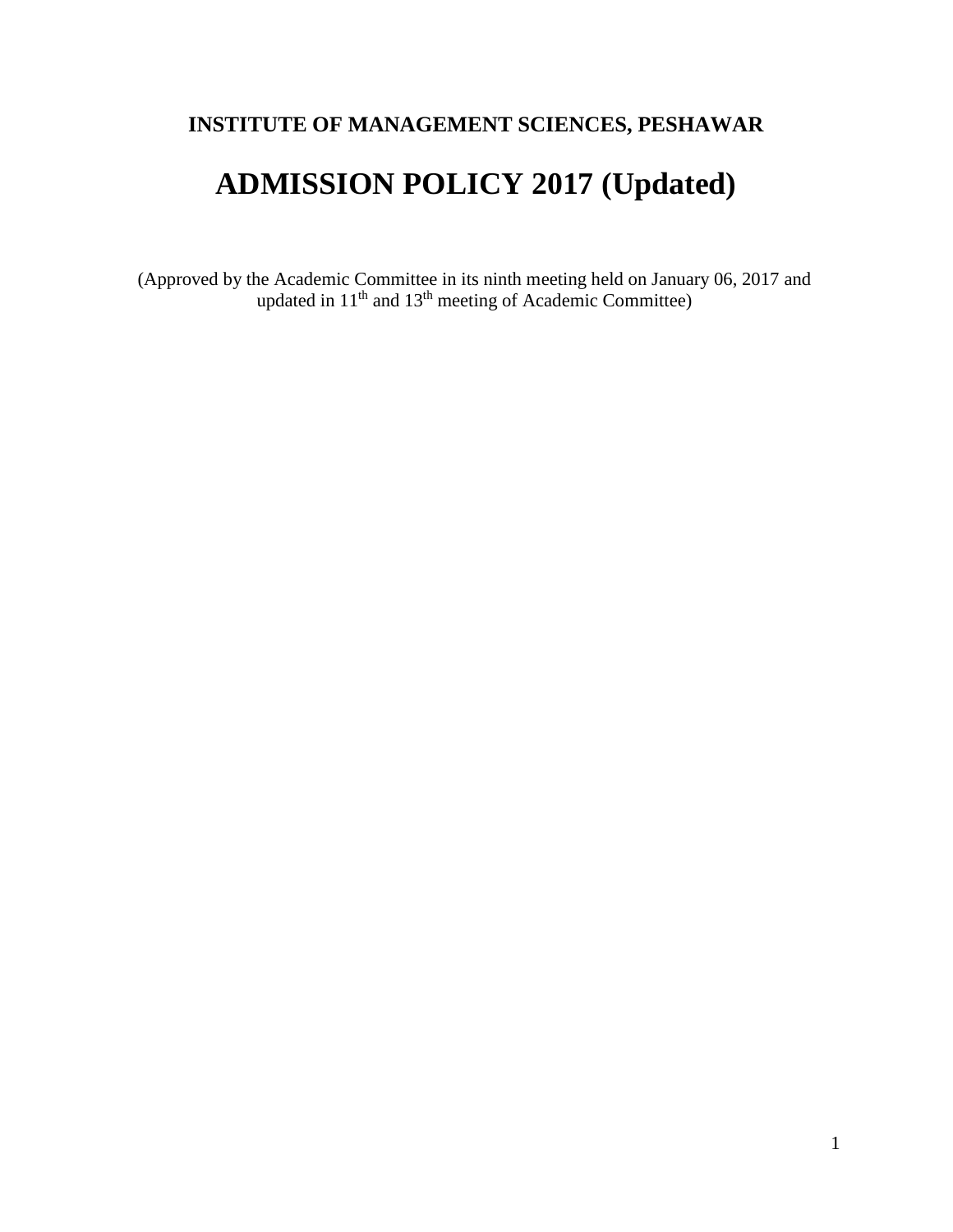### **INSTITUTE OF MANAGEMENT SCIENCES, PESHAWAR**

#### **ADMISSION POLICY 2017**

**(Approved by the Academic Committee in its ninth meeting held on January 06, 2017)**

- i. Admission will be open to all based upon merit and subject to the meeting of criteria irrespective of race, gender, ethnicity or socio-economic conditions.
- ii. Admissions to the undergraduate and postgraduate programs shall be made once a year; either for Fall Semester or for Spring Semester.
- iii. The number of students to be admitted in a program shall be determined by the Admission Committee at the time of admissions, on case to case basis.
- iv. All information submitted by the applicants for admission should be supported by attested copies of all relevant documents including transcripts and certificates; lack of official proof shall render a document invalid.
- v. The applicant shall remain responsible for the provision of complete, correct and timely (before the closing date) information to the Admission Office; incomplete or incorrect information will not be entertained.
- vi. Provision of false, forged or fake document(s) or such entry in the admission form shall be dealt with the prevailing laws of the land. In such a case, the applicant's request shall not be processed for admission. The admission of such an applicant shall be cancelled.
- vii. The Institute reserves the right to cancel the degree of such a candidate, at any stage, who succeeds in getting admission by submitting forged / false document(s) or making false entries.
- viii. The Institute partial scholarship will be awarded to 10 percent of the students admitted in BBA, BCS, BSSE, BS Social Sciences, BSc Economics, BS (A&F), MBA (1.5, 2.5& 3.5 years), MBA, Banking and Finance, 3.5 years, MBA Islamic Banking and Finance (1.5 years), MPA, MSc Computer Sciences, MSc Economics, MSc Finance ; whereas, in case of MBA 1.5 years program, the institute's own students will be given five percent of the said 10% scholarship while the remaining five percent will be given to other students.
- ix. However, the Admission Committee reserves the right to increase, decrease or abolish the specified percentage of scholarships, on case to case basis.
- x. There will be no reserved / quota seats for admission to any program in any category at the Institute.
- xi. The eligibility requirements for admission to various programs of the Institute are enumerated in detail below: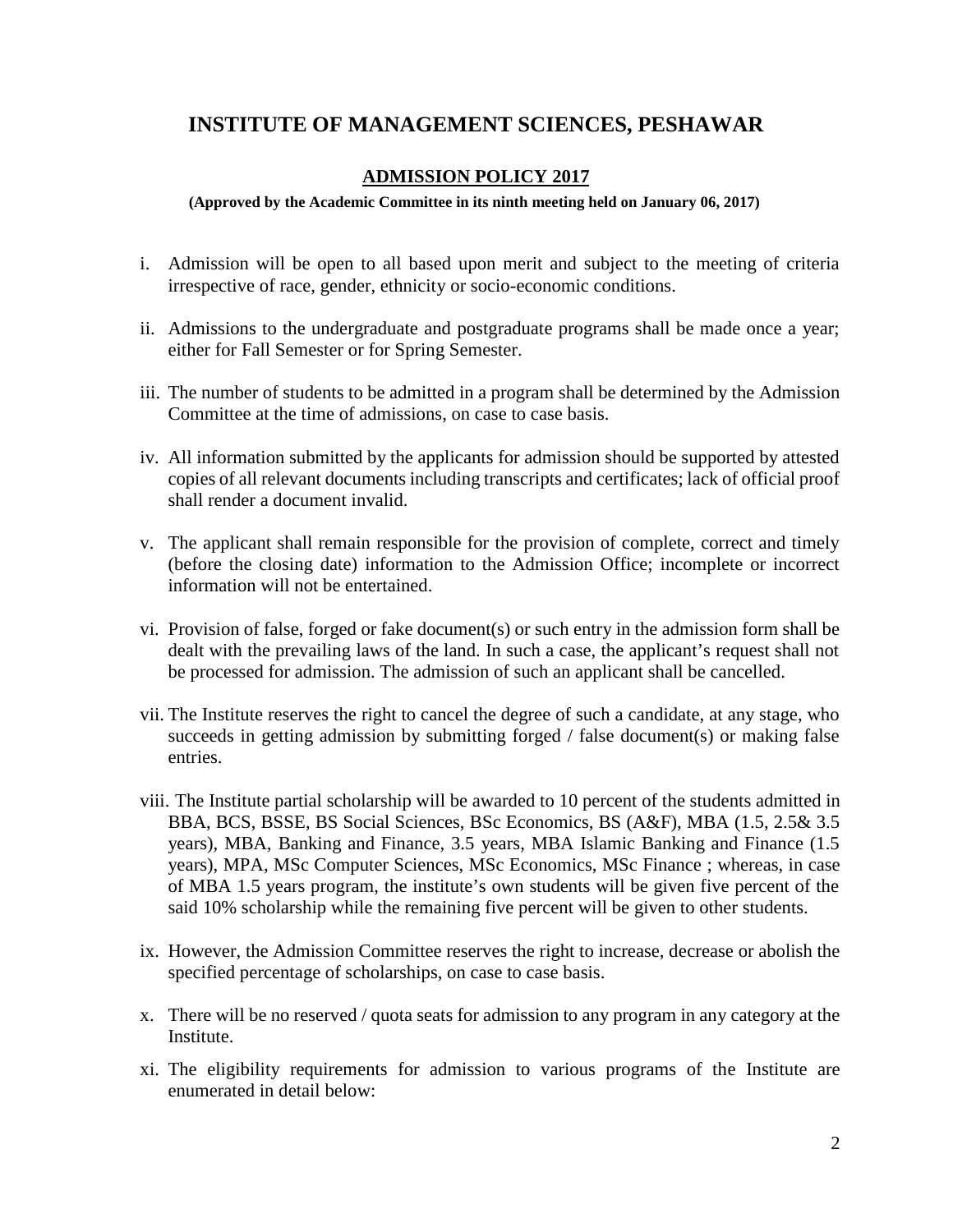| of<br><b>Business</b><br>1. Bachelor<br>FA/FSc or Equivalent qualifications with at<br>4 years<br>Administration<br>least second division, securing 45% marks<br>8 semesters<br>Min Cr. $hrs = 130-136$<br>2. BS<br>(Accounting)<br>in aggregate.<br>$\&$<br>Finance)<br>3. BSc Economics<br>Qualifying the admission test and interview<br>4. BS Social Sciences<br>is compulsory. A candidate scoring less<br>than 40% marks in the test and interview<br>will stand disqualified for admission.<br>Candidates who have secured at least 40%<br>in the NTS-NAT are also eligible to apply.<br>The merit of a candidate shall be measured<br>by a 50 % weight age to the marks obtained<br>in HSC or equivalent, 40 % to the marks<br>obtained in the written test, and 10% to the<br>marks obtained in the interview.<br>A candidate shall be given a special credit<br>of thirty marks for admission in each<br>program mentioned above if he/she has<br>studied Economics / Psychology<br>Computers / English Advance and Home<br>Economics at intermediate level or has done<br>A level.<br>A candidate shall be given a special credit<br>of sixty marks for admission in each<br>program mentioned above if he/she has<br>studied<br>Economics/Psychology/Computers/<br>English Advance in combination with each<br>other or in combination with Statistics at<br>intermediate level or has done A level<br>business studies. | Program Name | Eligibility Criteria | <b>Program Duration</b> |
|--------------------------------------------------------------------------------------------------------------------------------------------------------------------------------------------------------------------------------------------------------------------------------------------------------------------------------------------------------------------------------------------------------------------------------------------------------------------------------------------------------------------------------------------------------------------------------------------------------------------------------------------------------------------------------------------------------------------------------------------------------------------------------------------------------------------------------------------------------------------------------------------------------------------------------------------------------------------------------------------------------------------------------------------------------------------------------------------------------------------------------------------------------------------------------------------------------------------------------------------------------------------------------------------------------------------------------------------------------------------------------------------------------------------------------------|--------------|----------------------|-------------------------|
|                                                                                                                                                                                                                                                                                                                                                                                                                                                                                                                                                                                                                                                                                                                                                                                                                                                                                                                                                                                                                                                                                                                                                                                                                                                                                                                                                                                                                                      |              |                      |                         |
|                                                                                                                                                                                                                                                                                                                                                                                                                                                                                                                                                                                                                                                                                                                                                                                                                                                                                                                                                                                                                                                                                                                                                                                                                                                                                                                                                                                                                                      |              |                      |                         |
|                                                                                                                                                                                                                                                                                                                                                                                                                                                                                                                                                                                                                                                                                                                                                                                                                                                                                                                                                                                                                                                                                                                                                                                                                                                                                                                                                                                                                                      |              |                      |                         |
|                                                                                                                                                                                                                                                                                                                                                                                                                                                                                                                                                                                                                                                                                                                                                                                                                                                                                                                                                                                                                                                                                                                                                                                                                                                                                                                                                                                                                                      |              |                      |                         |
|                                                                                                                                                                                                                                                                                                                                                                                                                                                                                                                                                                                                                                                                                                                                                                                                                                                                                                                                                                                                                                                                                                                                                                                                                                                                                                                                                                                                                                      |              |                      |                         |
|                                                                                                                                                                                                                                                                                                                                                                                                                                                                                                                                                                                                                                                                                                                                                                                                                                                                                                                                                                                                                                                                                                                                                                                                                                                                                                                                                                                                                                      |              |                      |                         |
|                                                                                                                                                                                                                                                                                                                                                                                                                                                                                                                                                                                                                                                                                                                                                                                                                                                                                                                                                                                                                                                                                                                                                                                                                                                                                                                                                                                                                                      |              |                      |                         |
|                                                                                                                                                                                                                                                                                                                                                                                                                                                                                                                                                                                                                                                                                                                                                                                                                                                                                                                                                                                                                                                                                                                                                                                                                                                                                                                                                                                                                                      |              |                      |                         |
|                                                                                                                                                                                                                                                                                                                                                                                                                                                                                                                                                                                                                                                                                                                                                                                                                                                                                                                                                                                                                                                                                                                                                                                                                                                                                                                                                                                                                                      |              |                      |                         |
|                                                                                                                                                                                                                                                                                                                                                                                                                                                                                                                                                                                                                                                                                                                                                                                                                                                                                                                                                                                                                                                                                                                                                                                                                                                                                                                                                                                                                                      |              |                      |                         |
|                                                                                                                                                                                                                                                                                                                                                                                                                                                                                                                                                                                                                                                                                                                                                                                                                                                                                                                                                                                                                                                                                                                                                                                                                                                                                                                                                                                                                                      |              |                      |                         |
|                                                                                                                                                                                                                                                                                                                                                                                                                                                                                                                                                                                                                                                                                                                                                                                                                                                                                                                                                                                                                                                                                                                                                                                                                                                                                                                                                                                                                                      |              |                      |                         |
|                                                                                                                                                                                                                                                                                                                                                                                                                                                                                                                                                                                                                                                                                                                                                                                                                                                                                                                                                                                                                                                                                                                                                                                                                                                                                                                                                                                                                                      |              |                      |                         |
|                                                                                                                                                                                                                                                                                                                                                                                                                                                                                                                                                                                                                                                                                                                                                                                                                                                                                                                                                                                                                                                                                                                                                                                                                                                                                                                                                                                                                                      |              |                      |                         |
|                                                                                                                                                                                                                                                                                                                                                                                                                                                                                                                                                                                                                                                                                                                                                                                                                                                                                                                                                                                                                                                                                                                                                                                                                                                                                                                                                                                                                                      |              |                      |                         |
|                                                                                                                                                                                                                                                                                                                                                                                                                                                                                                                                                                                                                                                                                                                                                                                                                                                                                                                                                                                                                                                                                                                                                                                                                                                                                                                                                                                                                                      |              |                      |                         |
|                                                                                                                                                                                                                                                                                                                                                                                                                                                                                                                                                                                                                                                                                                                                                                                                                                                                                                                                                                                                                                                                                                                                                                                                                                                                                                                                                                                                                                      |              |                      |                         |
|                                                                                                                                                                                                                                                                                                                                                                                                                                                                                                                                                                                                                                                                                                                                                                                                                                                                                                                                                                                                                                                                                                                                                                                                                                                                                                                                                                                                                                      |              |                      |                         |
|                                                                                                                                                                                                                                                                                                                                                                                                                                                                                                                                                                                                                                                                                                                                                                                                                                                                                                                                                                                                                                                                                                                                                                                                                                                                                                                                                                                                                                      |              |                      |                         |
|                                                                                                                                                                                                                                                                                                                                                                                                                                                                                                                                                                                                                                                                                                                                                                                                                                                                                                                                                                                                                                                                                                                                                                                                                                                                                                                                                                                                                                      |              |                      |                         |
|                                                                                                                                                                                                                                                                                                                                                                                                                                                                                                                                                                                                                                                                                                                                                                                                                                                                                                                                                                                                                                                                                                                                                                                                                                                                                                                                                                                                                                      |              |                      |                         |
|                                                                                                                                                                                                                                                                                                                                                                                                                                                                                                                                                                                                                                                                                                                                                                                                                                                                                                                                                                                                                                                                                                                                                                                                                                                                                                                                                                                                                                      |              |                      |                         |
|                                                                                                                                                                                                                                                                                                                                                                                                                                                                                                                                                                                                                                                                                                                                                                                                                                                                                                                                                                                                                                                                                                                                                                                                                                                                                                                                                                                                                                      |              |                      |                         |
|                                                                                                                                                                                                                                                                                                                                                                                                                                                                                                                                                                                                                                                                                                                                                                                                                                                                                                                                                                                                                                                                                                                                                                                                                                                                                                                                                                                                                                      |              |                      |                         |
|                                                                                                                                                                                                                                                                                                                                                                                                                                                                                                                                                                                                                                                                                                                                                                                                                                                                                                                                                                                                                                                                                                                                                                                                                                                                                                                                                                                                                                      |              |                      |                         |
|                                                                                                                                                                                                                                                                                                                                                                                                                                                                                                                                                                                                                                                                                                                                                                                                                                                                                                                                                                                                                                                                                                                                                                                                                                                                                                                                                                                                                                      |              |                      |                         |
|                                                                                                                                                                                                                                                                                                                                                                                                                                                                                                                                                                                                                                                                                                                                                                                                                                                                                                                                                                                                                                                                                                                                                                                                                                                                                                                                                                                                                                      |              |                      |                         |
|                                                                                                                                                                                                                                                                                                                                                                                                                                                                                                                                                                                                                                                                                                                                                                                                                                                                                                                                                                                                                                                                                                                                                                                                                                                                                                                                                                                                                                      |              |                      |                         |
|                                                                                                                                                                                                                                                                                                                                                                                                                                                                                                                                                                                                                                                                                                                                                                                                                                                                                                                                                                                                                                                                                                                                                                                                                                                                                                                                                                                                                                      |              |                      |                         |
|                                                                                                                                                                                                                                                                                                                                                                                                                                                                                                                                                                                                                                                                                                                                                                                                                                                                                                                                                                                                                                                                                                                                                                                                                                                                                                                                                                                                                                      |              |                      |                         |
|                                                                                                                                                                                                                                                                                                                                                                                                                                                                                                                                                                                                                                                                                                                                                                                                                                                                                                                                                                                                                                                                                                                                                                                                                                                                                                                                                                                                                                      |              |                      |                         |
|                                                                                                                                                                                                                                                                                                                                                                                                                                                                                                                                                                                                                                                                                                                                                                                                                                                                                                                                                                                                                                                                                                                                                                                                                                                                                                                                                                                                                                      |              |                      |                         |
|                                                                                                                                                                                                                                                                                                                                                                                                                                                                                                                                                                                                                                                                                                                                                                                                                                                                                                                                                                                                                                                                                                                                                                                                                                                                                                                                                                                                                                      |              |                      |                         |
|                                                                                                                                                                                                                                                                                                                                                                                                                                                                                                                                                                                                                                                                                                                                                                                                                                                                                                                                                                                                                                                                                                                                                                                                                                                                                                                                                                                                                                      |              |                      |                         |
| The Hafiz Quran shall be given a special                                                                                                                                                                                                                                                                                                                                                                                                                                                                                                                                                                                                                                                                                                                                                                                                                                                                                                                                                                                                                                                                                                                                                                                                                                                                                                                                                                                             |              |                      |                         |
| credit of 20 marks.                                                                                                                                                                                                                                                                                                                                                                                                                                                                                                                                                                                                                                                                                                                                                                                                                                                                                                                                                                                                                                                                                                                                                                                                                                                                                                                                                                                                                  |              |                      |                         |
| The marks shall be added to the marks                                                                                                                                                                                                                                                                                                                                                                                                                                                                                                                                                                                                                                                                                                                                                                                                                                                                                                                                                                                                                                                                                                                                                                                                                                                                                                                                                                                                |              |                      |                         |
| obtained at HSC or equivalent.                                                                                                                                                                                                                                                                                                                                                                                                                                                                                                                                                                                                                                                                                                                                                                                                                                                                                                                                                                                                                                                                                                                                                                                                                                                                                                                                                                                                       |              |                      |                         |
|                                                                                                                                                                                                                                                                                                                                                                                                                                                                                                                                                                                                                                                                                                                                                                                                                                                                                                                                                                                                                                                                                                                                                                                                                                                                                                                                                                                                                                      |              |                      |                         |
| 1. Bachelors of Computer<br>4 years<br>FA/FSc or Equivalent qualifications<br>$\bullet$                                                                                                                                                                                                                                                                                                                                                                                                                                                                                                                                                                                                                                                                                                                                                                                                                                                                                                                                                                                                                                                                                                                                                                                                                                                                                                                                              |              |                      |                         |
| Science (BCS)<br>8 semesters<br>with at least second division, securing                                                                                                                                                                                                                                                                                                                                                                                                                                                                                                                                                                                                                                                                                                                                                                                                                                                                                                                                                                                                                                                                                                                                                                                                                                                                                                                                                              |              |                      |                         |
| Min Cr. $hrs = 130-136$<br>50% marks in aggregate.                                                                                                                                                                                                                                                                                                                                                                                                                                                                                                                                                                                                                                                                                                                                                                                                                                                                                                                                                                                                                                                                                                                                                                                                                                                                                                                                                                                   |              |                      |                         |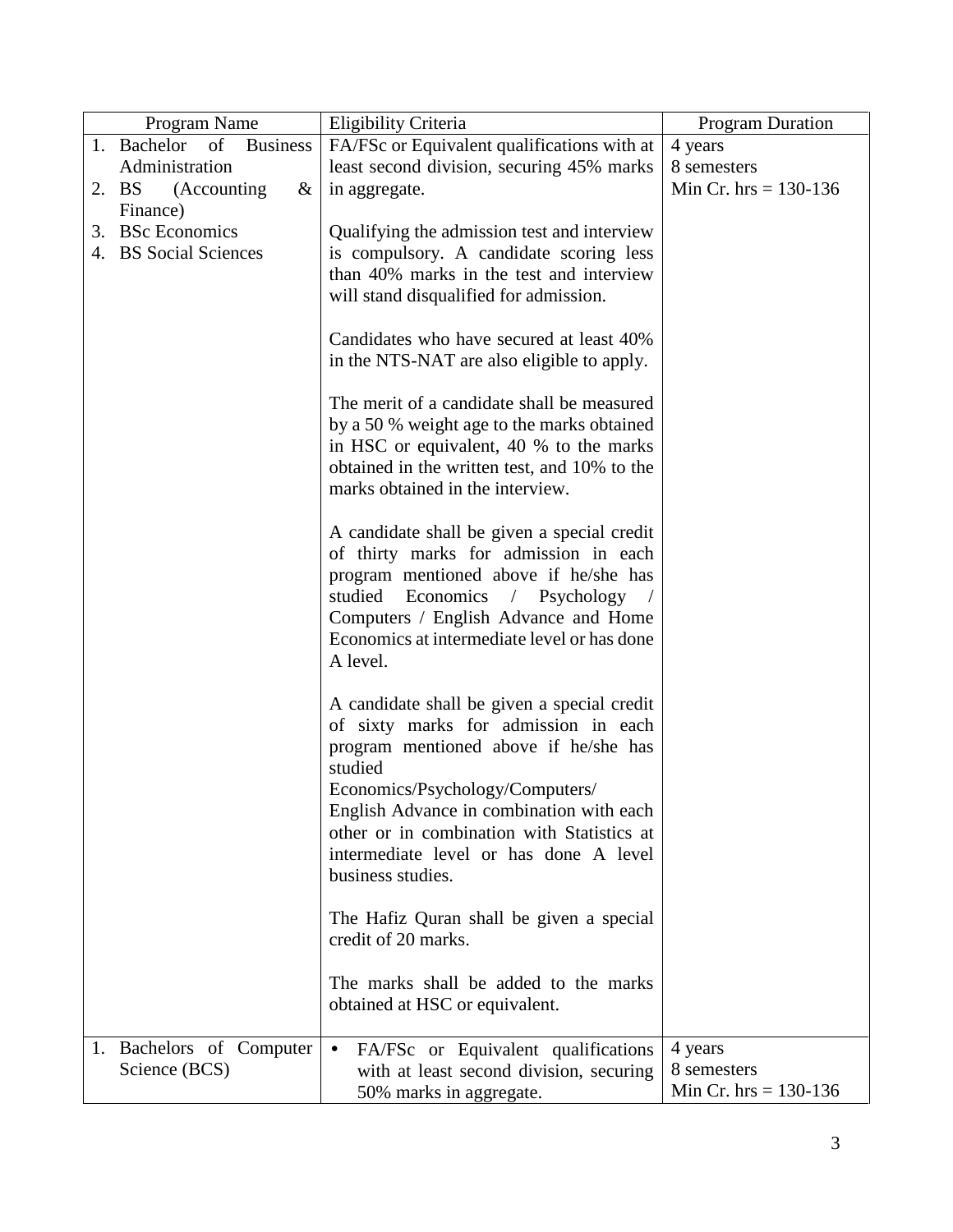| Bachelors of Software<br>Engineering (BSSE)<br>3. Bachelors of Science in<br>Data Sciences (BSDS) | The students who have not studied<br>$\bullet$<br>Mathematics at intermediate level must<br>pass deficiency courses of Mathematics<br>of 6 credit hours within one year of their<br>regular studies.<br>Qualifying the admission test and<br>$\bullet$<br>interview is compulsory. A candidate<br>scoring less than 40% marks in the test<br>and interview will stand disqualified for<br>admission.<br>Candidates who have secured at least<br>$\bullet$<br>40% in the NTS-NAT are also eligible<br>to apply.<br>The merit of a candidate shall be<br>$\bullet$<br>measured by a 50 % weight age to the<br>marks obtained in HSC or equivalent,<br>40 % to the marks obtained in the<br>written test, and 10% to the marks<br>obtained in the interview.<br>A candidate shall be given a special<br>$\bullet$<br>credit of thirty marks for admission in<br>each program mentioned above if |                                                   |
|---------------------------------------------------------------------------------------------------|----------------------------------------------------------------------------------------------------------------------------------------------------------------------------------------------------------------------------------------------------------------------------------------------------------------------------------------------------------------------------------------------------------------------------------------------------------------------------------------------------------------------------------------------------------------------------------------------------------------------------------------------------------------------------------------------------------------------------------------------------------------------------------------------------------------------------------------------------------------------------------------------|---------------------------------------------------|
|                                                                                                   | he/she has studied Computer Science<br>and/or statistics at intermediate level<br>(for BS Data Science program only) at<br>intermediate level or has done A level.<br>The Hafiz Quran shall be given a special<br>$\bullet$<br>credit of 20 marks.<br>The credit marks shall be added to the<br>marks obtained at HSC or equivalent,<br>subject to fulfilment of basic eligibility<br>criteria of 50% marks.                                                                                                                                                                                                                                                                                                                                                                                                                                                                                 |                                                   |
| 1. BS (English)                                                                                   | FA/FSc or Equivalent qualifications with at<br>$\bullet$<br>least second division, securing 45% marks.<br>Qualifying the Institute's admission test<br>$\bullet$<br>and interview is compulsory. A candidate<br>scoring less than 40% marks in the test and<br>interview will stand disqualified for<br>admission.<br>The merit of a candidate shall be measured<br>$\bullet$<br>by a 50 % weight age to the marks obtained<br>in HSC or equivalent, 40 % to the marks<br>obtained in the written test, and 10% to the<br>marks obtained in the interview.                                                                                                                                                                                                                                                                                                                                   | 4 years<br>8 semesters<br>Min Cr. hrs = $130-136$ |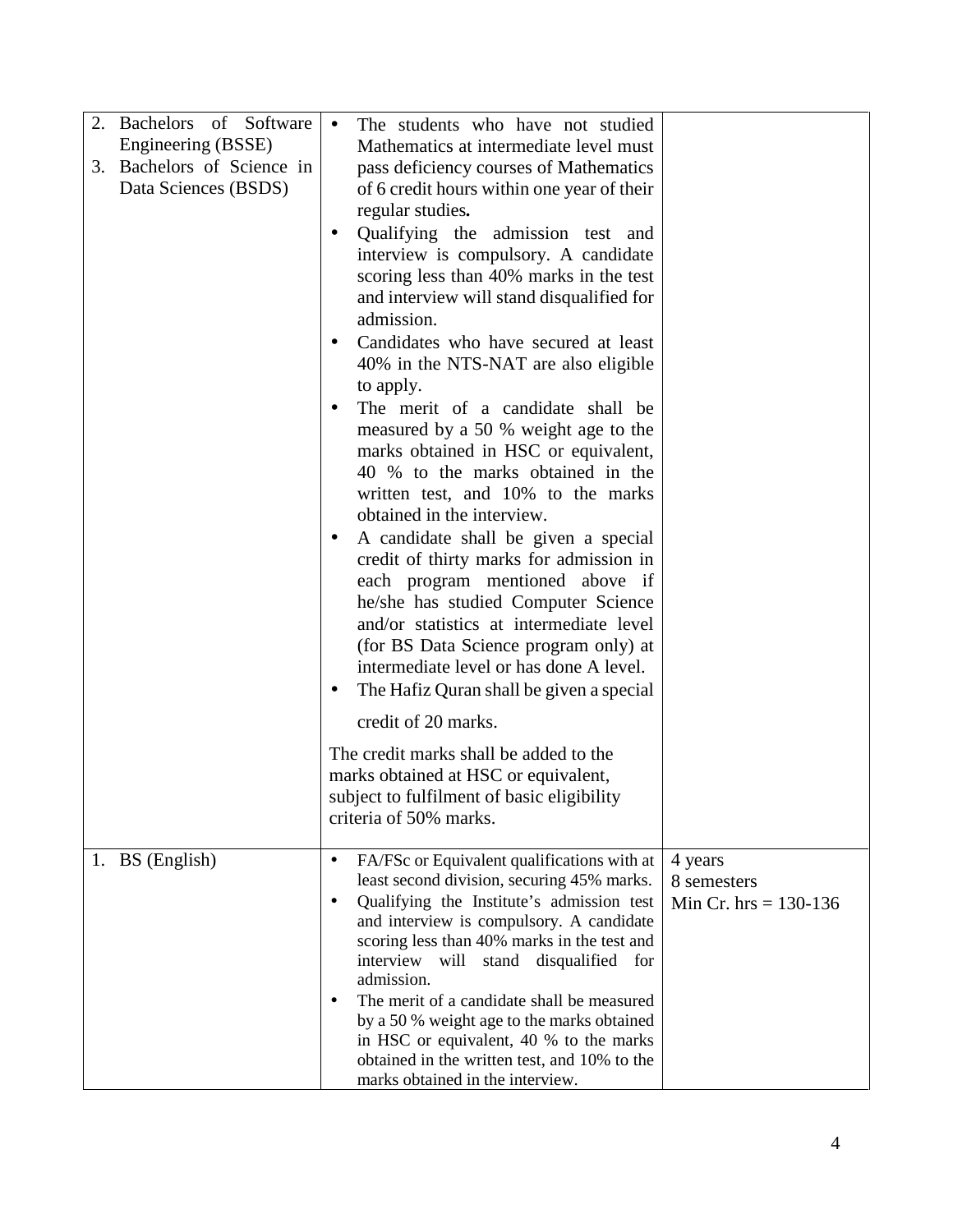|                                                                        | A candidate shall be given a special credit<br>of thirty marks for admission if he/she has<br>studied English Elective at intermediate<br>level.<br>The Hafiz Quran shall be given a special<br>credit of 20 marks.<br>The credit marks shall be added to the<br>marks obtained at HSC or equivalent,<br>subject to fulfilment of basic eligibility<br>criteria of 45% marks.                                                                                                                                                                                                                                                                                                                                                                                                                                                                                                                                                                                                                                                                                                                                                                                                                                                                                    |                                                |
|------------------------------------------------------------------------|------------------------------------------------------------------------------------------------------------------------------------------------------------------------------------------------------------------------------------------------------------------------------------------------------------------------------------------------------------------------------------------------------------------------------------------------------------------------------------------------------------------------------------------------------------------------------------------------------------------------------------------------------------------------------------------------------------------------------------------------------------------------------------------------------------------------------------------------------------------------------------------------------------------------------------------------------------------------------------------------------------------------------------------------------------------------------------------------------------------------------------------------------------------------------------------------------------------------------------------------------------------|------------------------------------------------|
| MBA 3.5 years<br><b>MBA</b><br>(Banking)<br>$\&$<br>Finance) 3.5 years | BSc/BA/B.Com/HND<br>Two<br>years<br>(Edexcel) or any equivalent degree.<br>Qualifying the admission test and interview<br>is compulsory. A candidate scoring less<br>than 40% marks in the test and interview<br>will stand disqualified for admission.<br>Candidates who have secured at least 40%<br>in the NTS-NAT are also eligible to apply.<br>The merit of a candidate shall be measured<br>by a 50 % weight age to the marks obtained<br>in BA/BSc or equivalent, 40 % to the marks<br>obtained in the written test, and 10% to the<br>marks obtained in the interview.<br>A candidate shall be given a special credit<br>of thirty points for admission if he/she has<br>studied Economics<br>$\sqrt{2}$<br>Psychology<br>$Computers$ /<br>English Advance/Home<br>Economics/HND at BA / BSc level or<br>equivalent level.<br>A candidate shall be given a special credit<br>of sixty marks in the following cases:<br>i.<br>If he/she has studied Economics /<br>Psychology / Computer Science /<br>English Advance in combination<br>with one another at BA/B.c or<br>equivalent level.<br>ii.<br>If he/she has studied Economics/<br>Psychology / Computers / English<br>Advance in combination with<br>Statistics at BA/BSc or equivalent<br>level. | 3.5 years<br>7 semesters<br>Min Cr. hrs $= 90$ |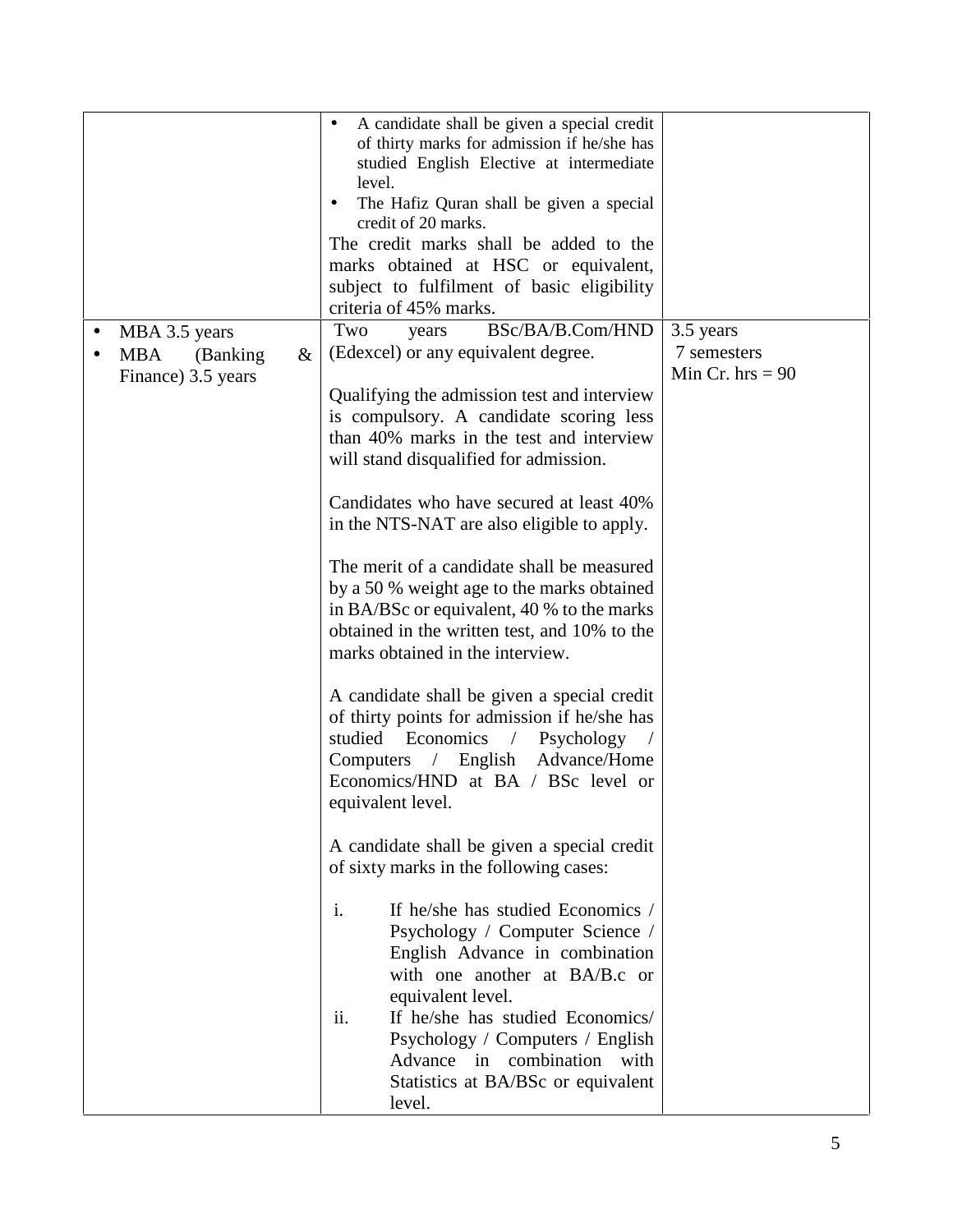|                                                                                              | iii.<br>If he $/$ she has done any one of the<br>stated program such as BBA / BCS<br>/ BSc Economics or BBA-IT.<br>The marks shall be added to the marks<br>obtained at the bachelor's level<br><sub>or</sub><br>equivalent.<br>The Hafiz Quran shall be given a special<br>credit of 20 marks.                                                                                                                                                                                                                                                                                                                |                                                |
|----------------------------------------------------------------------------------------------|----------------------------------------------------------------------------------------------------------------------------------------------------------------------------------------------------------------------------------------------------------------------------------------------------------------------------------------------------------------------------------------------------------------------------------------------------------------------------------------------------------------------------------------------------------------------------------------------------------------|------------------------------------------------|
| 1. MBA 1.5 years (Morning)<br>$&$ Evening)<br>2. MBA<br>(Banking)<br>&<br>Finance) 1.5 years | Candidates possessing a 4 years bachelor<br>degree in Business Administration of at<br>least 130 credit hours or 2 years Bachelor of<br>Business Studies of at least 60 credit hours<br>and a minimum CGPA of 2.5 are eligible to<br>apply.<br>admission<br>Qualifying the<br>test<br>and<br>interview is compulsory.<br>Candidates<br>scoring less than 40% marks in test and<br>interview will stand<br>disqualified for<br>admission. However, the Institute graduates                                                                                                                                      | 1.5 years<br>3 semesters<br>Min Cr. $hrs = 30$ |
|                                                                                              | are exempted from the requirement of test<br>and interview.<br>Candidates who have secured at least 40%<br>in the NTS-GAT General are also eligible<br>to apply.<br>The Hafiz Quran shall be given a special<br>credit of 20 marks.                                                                                                                                                                                                                                                                                                                                                                            |                                                |
| MBA (Islamic Banking &<br>Takaful) 1.5 years                                                 | Candidates with a BBA (Hons) of least130<br>credit hours and a minimum of 2.5 CGPA<br>and candidates with a BBS (2 years) of at<br>least 60 credit hours and a minimum of 2.5<br>CGPA are eligible to apply. Candidates<br>with any other type of 16 years education<br>with Business and Islamic Law/Economics<br>related subjects can also be considered for<br>the admission to MBA Islamic Banking and<br>Takaful.<br>Qualifying the admission test and interview<br>is compulsory. Candidates scoring less than<br>40% marks in test and interview will stand<br>disqualified for admission. However, the | 1.5 years<br>3 semesters<br>Min Cr. $hrs = 30$ |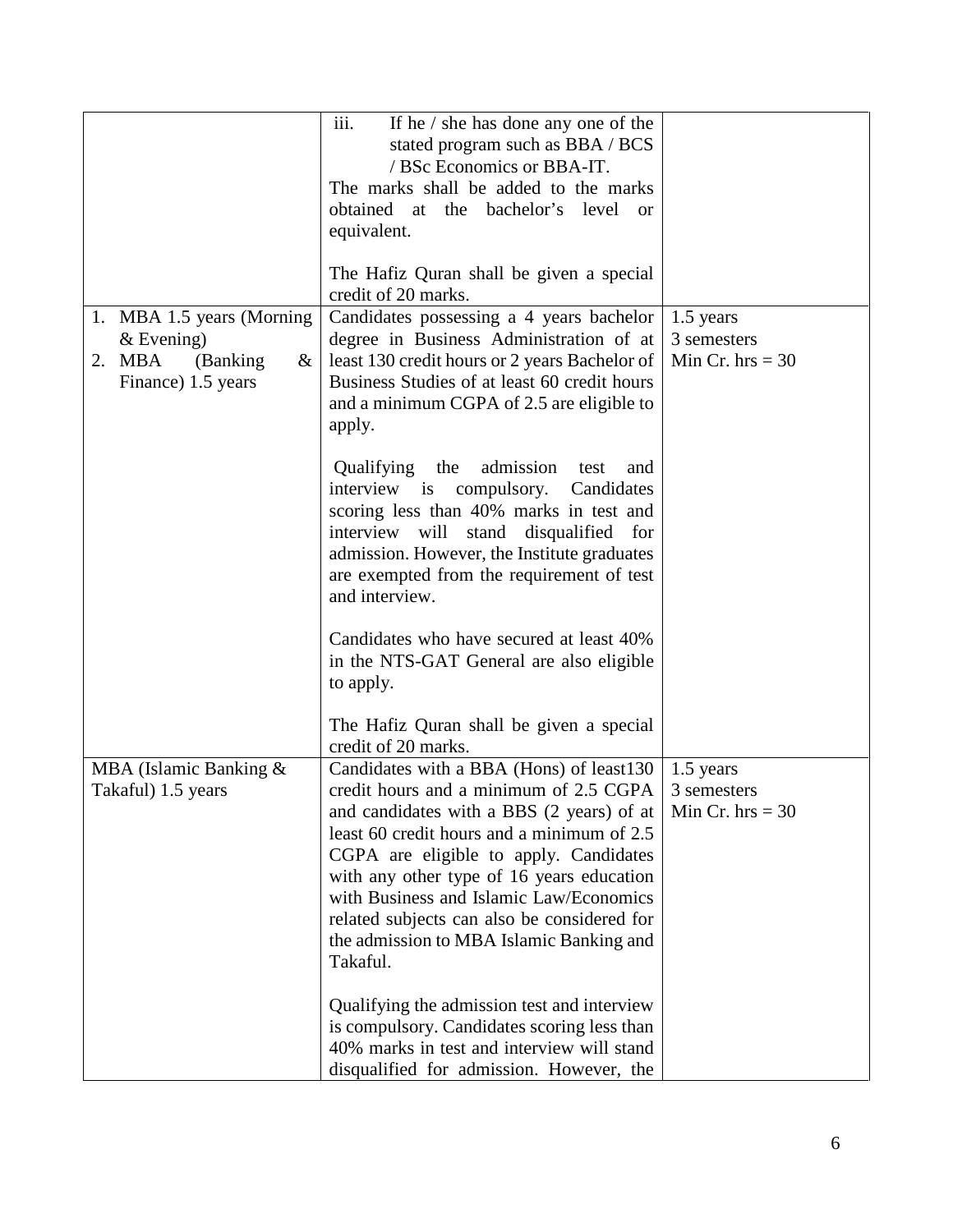|                                | Institute graduates are exempted from the<br>requirement of test and interview<br>Candidates who have secured at least 40%<br>in the NTS-GAT General are also eligible<br>to apply.<br>The Hafiz Quran shall be given a special<br>credit of 20 marks.                                                                                                                                                                                                                                                                                                                                                                                                                                                                                                                                                                                                                        |                                                |
|--------------------------------|-------------------------------------------------------------------------------------------------------------------------------------------------------------------------------------------------------------------------------------------------------------------------------------------------------------------------------------------------------------------------------------------------------------------------------------------------------------------------------------------------------------------------------------------------------------------------------------------------------------------------------------------------------------------------------------------------------------------------------------------------------------------------------------------------------------------------------------------------------------------------------|------------------------------------------------|
| MBA 2.5 years (Evening)        | 16<br>degree<br>business<br>years<br>non<br>MSc/MA/MBBS/BSc/BE<br>(engineering)<br>/BSc (Agriculture)/LLB/4 years BA/BS<br>program or any other equivalent education<br>as endorsed by the HEC having at least<br>second division, securing 45% marks in<br>aggregate are eligible to apply.<br>Qualifying the admission test and interview<br>is compulsory. Candidates scoring less than<br>40% marks in test and interview will stand<br>disqualified for admission.<br>Candidates who have secured at least 40%<br>in the NTS-GAT General are also eligible<br>to apply.<br>The merit of a candidate shall be measured<br>by a 50 % weight age to the marks obtained<br>in MA/MSc or equivalent, 40 % to the<br>marks obtained in the written test, and 10%<br>to the marks obtained in the interview.<br>The Hafiz Quran shall be given a special<br>credit of 20 marks. | 2.5 years<br>5 semesters<br>Min Cr. hrs = $66$ |
| MBA (Program                   | 16 years of Bachelors or Master degree with                                                                                                                                                                                                                                                                                                                                                                                                                                                                                                                                                                                                                                                                                                                                                                                                                                   | 2 Years                                        |
| duration: minimum 02           | a minimum of 2.5 CGPA out of 4.00 (with                                                                                                                                                                                                                                                                                                                                                                                                                                                                                                                                                                                                                                                                                                                                                                                                                                       | 4 Semesters<br>Min Cr. hrs = $60$ to $66$      |
| years/4 semesters)*            | a minimum of 130 credit hours in Bachelors                                                                                                                                                                                                                                                                                                                                                                                                                                                                                                                                                                                                                                                                                                                                                                                                                                    |                                                |
|                                | and 60 credit hours in the Master program)                                                                                                                                                                                                                                                                                                                                                                                                                                                                                                                                                                                                                                                                                                                                                                                                                                    |                                                |
| degree<br>$(*The$<br>be<br>may | or 45% marks in the annual system from                                                                                                                                                                                                                                                                                                                                                                                                                                                                                                                                                                                                                                                                                                                                                                                                                                        |                                                |
| completed in a minimum 1.5     | any HEC recognized university/institute.                                                                                                                                                                                                                                                                                                                                                                                                                                                                                                                                                                                                                                                                                                                                                                                                                                      |                                                |
| years by students with 16      | <b>MBA for Business graduates: Qualifying</b>                                                                                                                                                                                                                                                                                                                                                                                                                                                                                                                                                                                                                                                                                                                                                                                                                                 |                                                |
| years of relevant business     | the Institute's own test or any other test                                                                                                                                                                                                                                                                                                                                                                                                                                                                                                                                                                                                                                                                                                                                                                                                                                    |                                                |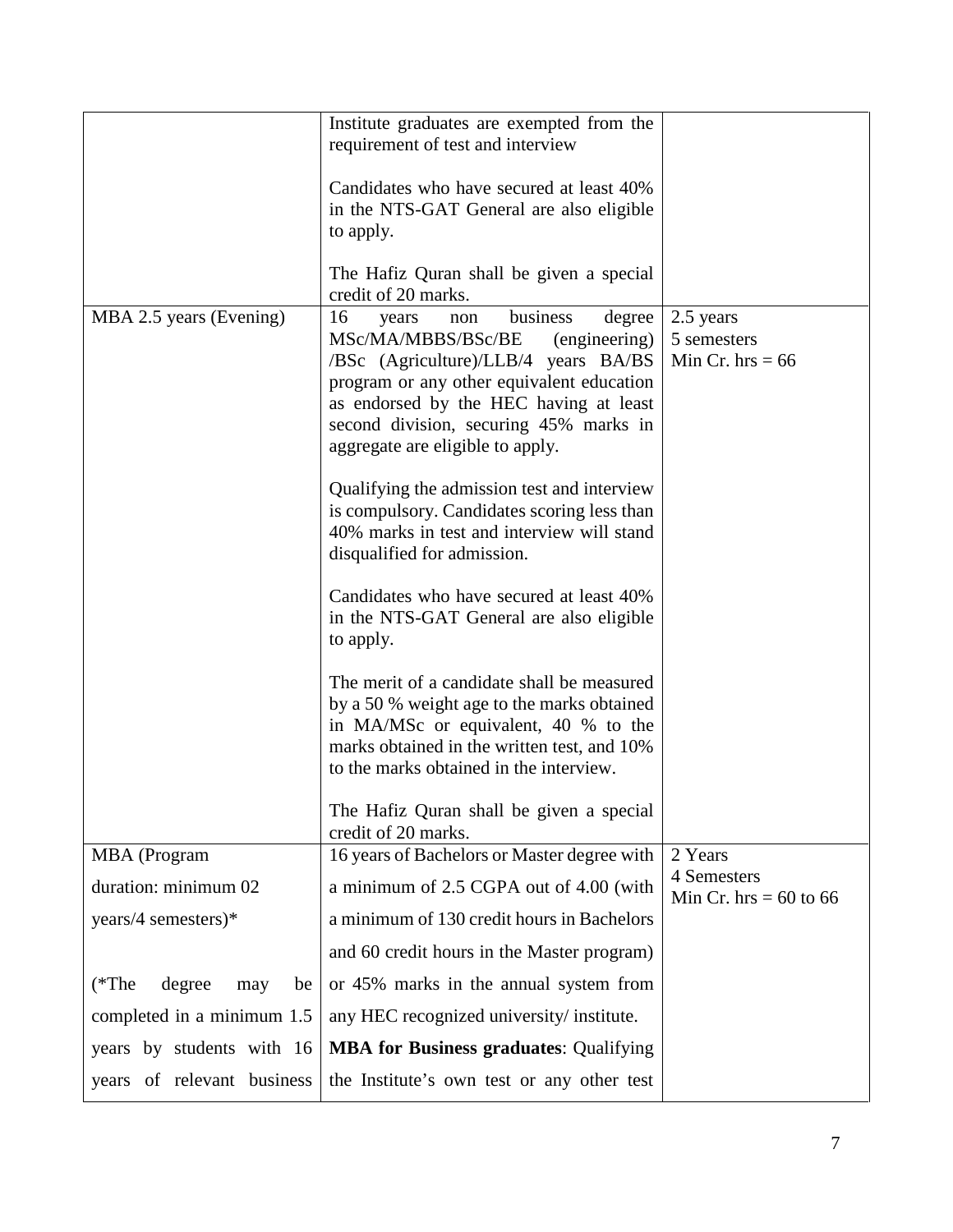| education. Such students can       | required by HEC with minimum 40% marks                                                    |                      |
|------------------------------------|-------------------------------------------------------------------------------------------|----------------------|
| earn an exemption of up to 36      | in test and minimum 40% marks in                                                          |                      |
| credit hours to be decided by      | interview are mandatory for admission.                                                    |                      |
| the Institute.)                    | <b>MBA</b> for Non-Business<br>graduates:                                                 |                      |
|                                    | Qualifying the ETS-GRE general test/NTS-                                                  |                      |
|                                    | GAT General/Institute's own test or any                                                   |                      |
|                                    | other test required by HEC with minimum                                                   |                      |
|                                    | 40% marks in test and minimum 40% marks                                                   |                      |
|                                    | in interview are mandatory for admission.                                                 |                      |
|                                    | Institute's<br>business<br>However,<br>the                                                |                      |
|                                    | exempted from<br>graduates<br>the<br>are                                                  |                      |
|                                    | requirement of test and interview.                                                        |                      |
|                                    | The Hafiz Quran shall be given a special                                                  |                      |
| 1. MSc Finance                     | credit of 20 marks.<br>Candidates with a BA/BSc, B.Com, BBA or                            | 2 years              |
| <b>MSc Applied Economics</b><br>2. | equivalent qualification and having at least                                              | 4 semesters          |
| Master<br>of<br>3.<br>Public       | second division, securing 45% marks in                                                    | Min Cr. hrs $=60-66$ |
| Administration (MPA)               | aggregate are eligible to apply.                                                          |                      |
|                                    | Qualifying<br>the<br>admission<br>test<br>and                                             |                      |
|                                    | interview is compulsory.<br>Candidates<br>scoring less than 40% marks in test and         |                      |
|                                    | interview will stand disqualified for                                                     |                      |
|                                    | admission.                                                                                |                      |
|                                    | Candidates who have secured at least 40%                                                  |                      |
|                                    | in the NTS-NAT are also eligible to apply.                                                |                      |
|                                    | The merit of a candidate shall be measured                                                |                      |
|                                    | by a 50 % weight age to the marks obtained<br>in BA/B.Sc or equivalent, 40 % to the marks |                      |
|                                    | obtained in the written test, and 10% to the                                              |                      |
|                                    | marks obtained in the interview.                                                          |                      |
|                                    | The Hafiz Quran shall be given a special                                                  |                      |
| <b>MSc Computer Science</b>        | credit of 20 marks.<br>BSc degree or equivalent qualification with                        | 2 years              |
|                                    | Computer Science or Mathematics as an                                                     | 4 semesters          |
|                                    | elective subject, having at least second                                                  | Min Cr. hrs $= 72$   |
|                                    | division, securing 45% marks in aggregate                                                 |                      |
|                                    | are eligible to apply.                                                                    |                      |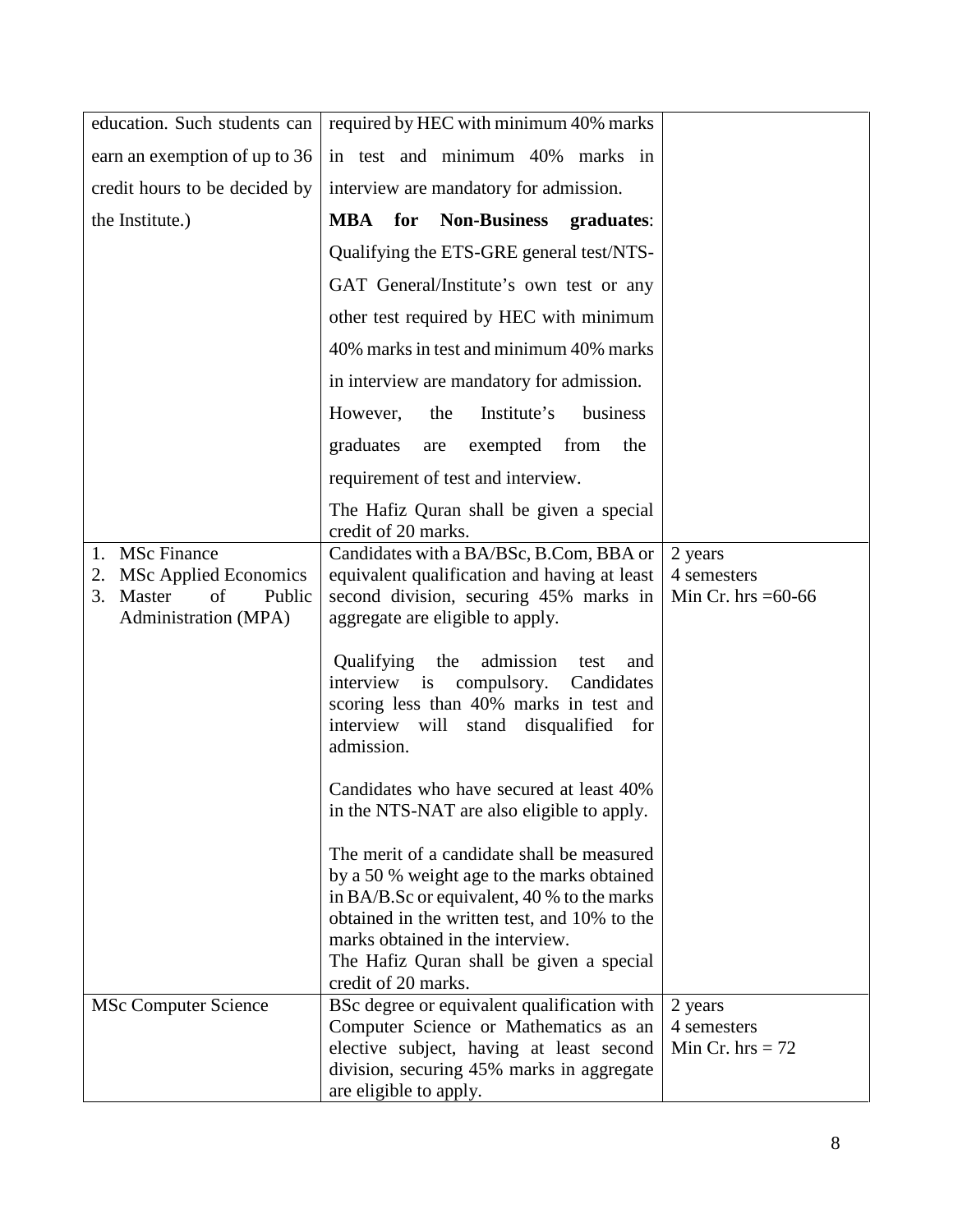|                                  | Qualifying the admission test and interview<br>is compulsory. Candidates scoring less than<br>40% marks in test and interview will stand<br>disqualified for admission.<br>Candidates who have secured at least 40%<br>in the NTS-NAT are also eligible to apply.<br>The merit of a candidate shall be measured<br>by a 50 % weight age to the marks obtained<br>in BA/B.Sc or equivalent, 40 % to the marks<br>obtained in the written test, and 10% to the<br>marks obtained in the interview.<br>The Hafiz Quran shall be given a special<br>credit of 20 marks                                                                                                                                                                                                                                                                                                                                                                                                                                                                                                                                                                             |                                                 |
|----------------------------------|------------------------------------------------------------------------------------------------------------------------------------------------------------------------------------------------------------------------------------------------------------------------------------------------------------------------------------------------------------------------------------------------------------------------------------------------------------------------------------------------------------------------------------------------------------------------------------------------------------------------------------------------------------------------------------------------------------------------------------------------------------------------------------------------------------------------------------------------------------------------------------------------------------------------------------------------------------------------------------------------------------------------------------------------------------------------------------------------------------------------------------------------|-------------------------------------------------|
| Master of Public Health<br>(MPH) | Admission in MPH will be purely on merit<br>basis. Proposed order of preference:<br>1. Doctors (degree holders in Medicine/<br>Dentistry) at least $2nd$<br>division in<br>following<br>positions:<br>Govt.<br>a.<br>/autonomous<br>organization.<br>$\mathbf b$ .<br>National./international NGOs<br>Medical staff other than above i.e.<br>2.<br>doctors)<br>including<br>paramedical,<br>nursing, and other auxiliary staff<br>employed in management positions of<br>the above organizations.<br>MA/Postgraduate/ Diploma/BA degree<br>3.<br>holder, at least $2nd$ division, employed in<br>the above positions<br>and having<br>qualifications in area related to Health,<br>Public<br>administration,<br><b>Business</b><br>Administration, Economics, Sociology,<br>Mass Communications, Journalism,,<br>social work, or pharmacy with a at least<br>3 years experience.<br>4. In case of vacant seats, inexperienced<br>candidates may also be considered.<br>Qualifying the admission test and interview<br>is compulsory. Candidates scoring less than<br>40% marks in test and interview will stand<br>disqualified for admission. | 2 years<br>4 semesters<br>Min Cr. hrs = $60-66$ |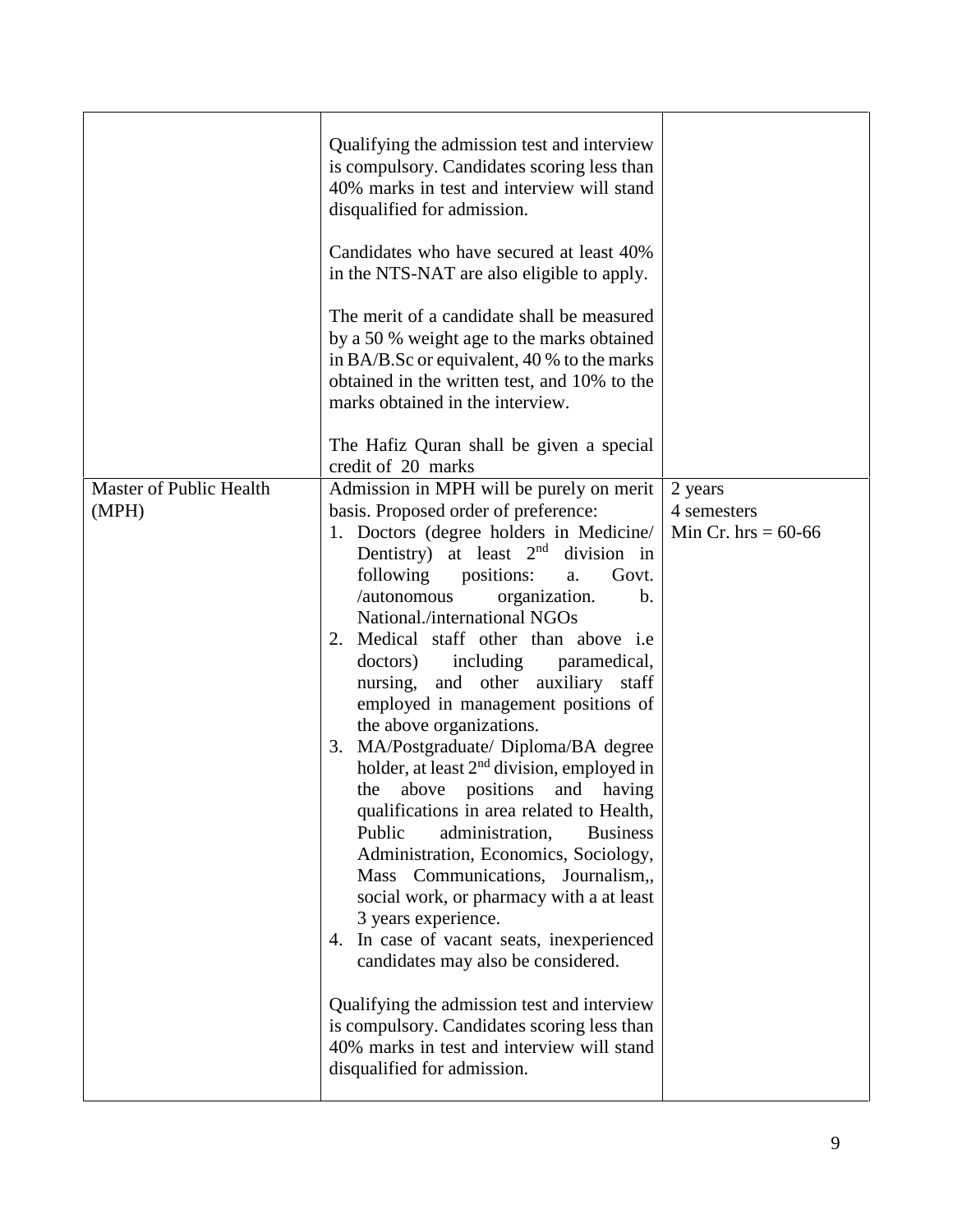|                         | Candidates who have secured at least 40%<br>in the NTS-NAT are also eligible to apply.<br>The merit of a candidate shall be measured<br>by a 50 % weight age to the marks obtained<br>in BA/BSc or equivalent, 40 % to the marks<br>obtained in the written test, and 10% to the<br>marks obtained in the interview.                                                                                                                                                                                                                             |                                                |
|-------------------------|--------------------------------------------------------------------------------------------------------------------------------------------------------------------------------------------------------------------------------------------------------------------------------------------------------------------------------------------------------------------------------------------------------------------------------------------------------------------------------------------------------------------------------------------------|------------------------------------------------|
|                         | The Hafiz Quran shall be given a special<br>credit of 20 marks.                                                                                                                                                                                                                                                                                                                                                                                                                                                                                  |                                                |
| MS (Management)         | 16 years of education in the relevant<br>disciplines with a 2.70 CGPA or 60 %<br>marks in the annual system (with a<br>minimum of 130 credit hours in<br>Bachelors and 60 credit hours in the<br>Master program in the relevant field)<br>from<br><b>HEC</b><br>recognized<br>any<br>institution/University.<br>Qualifying the ETS-GRE<br>general<br>test/NTS-GAT General /Institute's own<br>test or any other test required by the HEC<br>with minimum 50% marks in test and<br>minimum 40% marks in interview are<br>mandatory for admission. | 1.5 years<br>3 semesters<br>Min Cr. hrs $=$ 30 |
|                         | The Hafiz Quran shall be given a special<br>credit of 20 marks.                                                                                                                                                                                                                                                                                                                                                                                                                                                                                  |                                                |
| MS (Project Management) | 16 years of education in any discipline<br>such as Law, Engineering, Medicine,<br>Science, or Management with a 2.70<br>CGPA out of 4.00 (with a minimum of<br>130 credit hours in Bachelors and 60<br>credit hours in the Master program) or<br>60% aggregate marks in annual system<br>from<br><b>HEC</b><br>recognized<br>any                                                                                                                                                                                                                 | 1.5 years<br>3 semesters<br>Min Cr. $hrs = 30$ |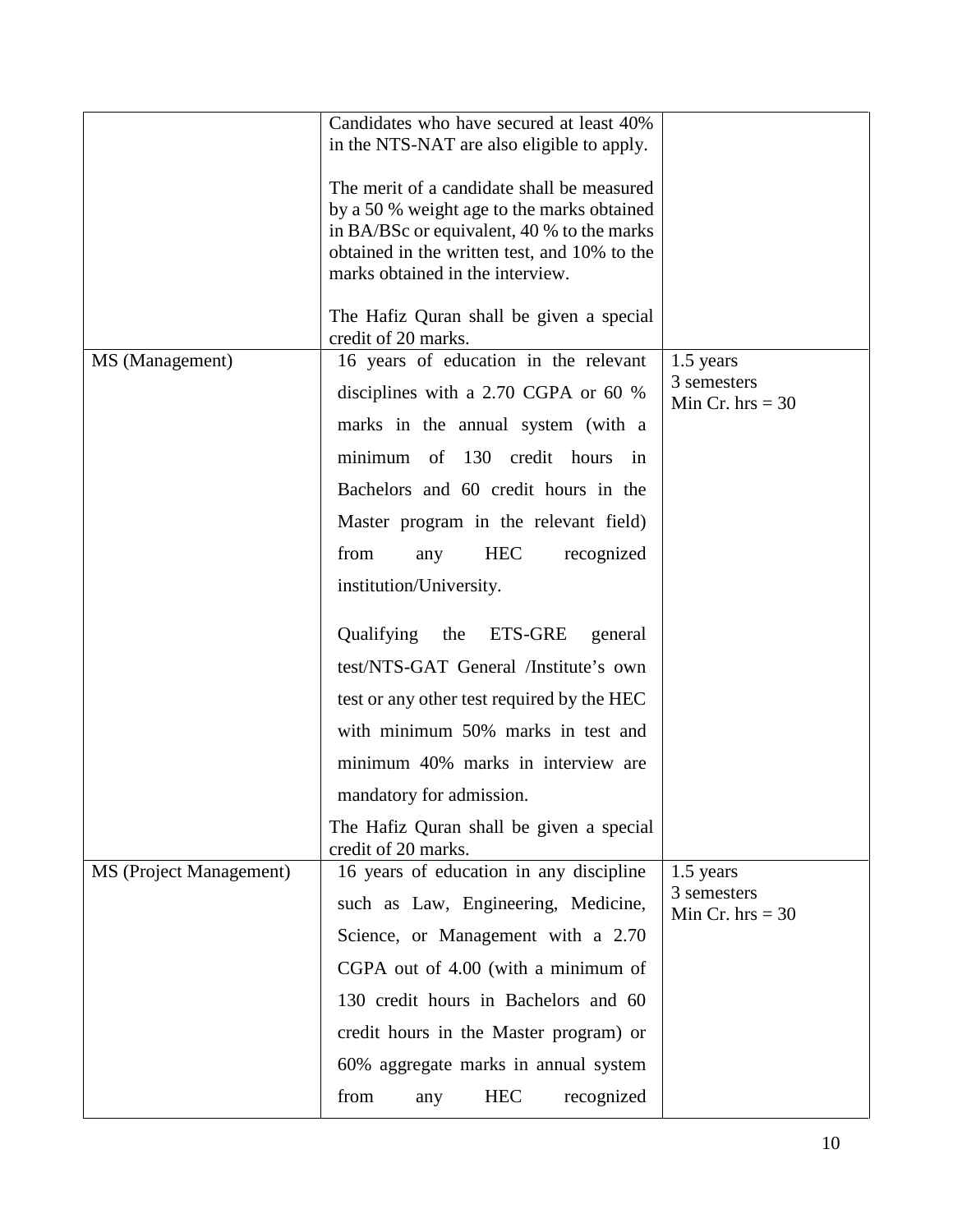|                                  | university/institute.                                                                                                                                                                                                                                                                              |                                                |
|----------------------------------|----------------------------------------------------------------------------------------------------------------------------------------------------------------------------------------------------------------------------------------------------------------------------------------------------|------------------------------------------------|
|                                  | Qualifying the ETS-GRE<br>general<br>test/NTS-GAT General/Institute's own<br>test or any other test required by the HEC<br>with minimum 50% marks in test and<br>minimum 40% marks in interview are<br>mandatory for admission.<br>The Hafiz Quran shall be given a special<br>credit of 20 marks. |                                                |
| <b>MS-Computer Science</b>       | 4 year BCS/BIT/BE or BS (Telecom,                                                                                                                                                                                                                                                                  | 1.5 years                                      |
|                                  | Electrical, Electronics) with at least 2.70                                                                                                                                                                                                                                                        | 3 semesters<br>Min Cr. $hrs = 30$              |
|                                  | CGPA or 2 years Master's degree in                                                                                                                                                                                                                                                                 |                                                |
|                                  | Computing/IT (awarded after 2 years                                                                                                                                                                                                                                                                |                                                |
|                                  | BSc) with a 2.70 CGPA (with a minimum                                                                                                                                                                                                                                                              |                                                |
|                                  | of 130 credit hours in Bachelors and 60                                                                                                                                                                                                                                                            |                                                |
|                                  | credit hours in the Master program) or                                                                                                                                                                                                                                                             |                                                |
|                                  | 60% aggregate marks in annual system                                                                                                                                                                                                                                                               |                                                |
|                                  | from<br><b>HEC</b><br>recognized<br>any                                                                                                                                                                                                                                                            |                                                |
|                                  | university/institute.                                                                                                                                                                                                                                                                              |                                                |
|                                  | Qualifying<br>the<br>ETS-GRE<br>general                                                                                                                                                                                                                                                            |                                                |
|                                  | test/NTS-GAT General /Institute's own                                                                                                                                                                                                                                                              |                                                |
|                                  | test or any other test required by the HEC                                                                                                                                                                                                                                                         |                                                |
|                                  | with minimum 50% marks in test and                                                                                                                                                                                                                                                                 |                                                |
|                                  | minimum 40% marks in interview are                                                                                                                                                                                                                                                                 |                                                |
|                                  | mandatory for admission.                                                                                                                                                                                                                                                                           |                                                |
| <b>MS-Information Technology</b> | The Hafiz Quran shall be given a special<br>credit of 20 marks.<br>4 years BCS/BIT/BE or BS (Telecom,<br>Electrical, Electronics) with at least 3.0<br>CGPA or 2 years Masters degree in<br>Computing/IT/(awarded after 2 years BSc)<br>with a 3.0 CGPA (with a minimum of 130                     | 1.5 years<br>3 semesters<br>Min Cr. $hrs = 30$ |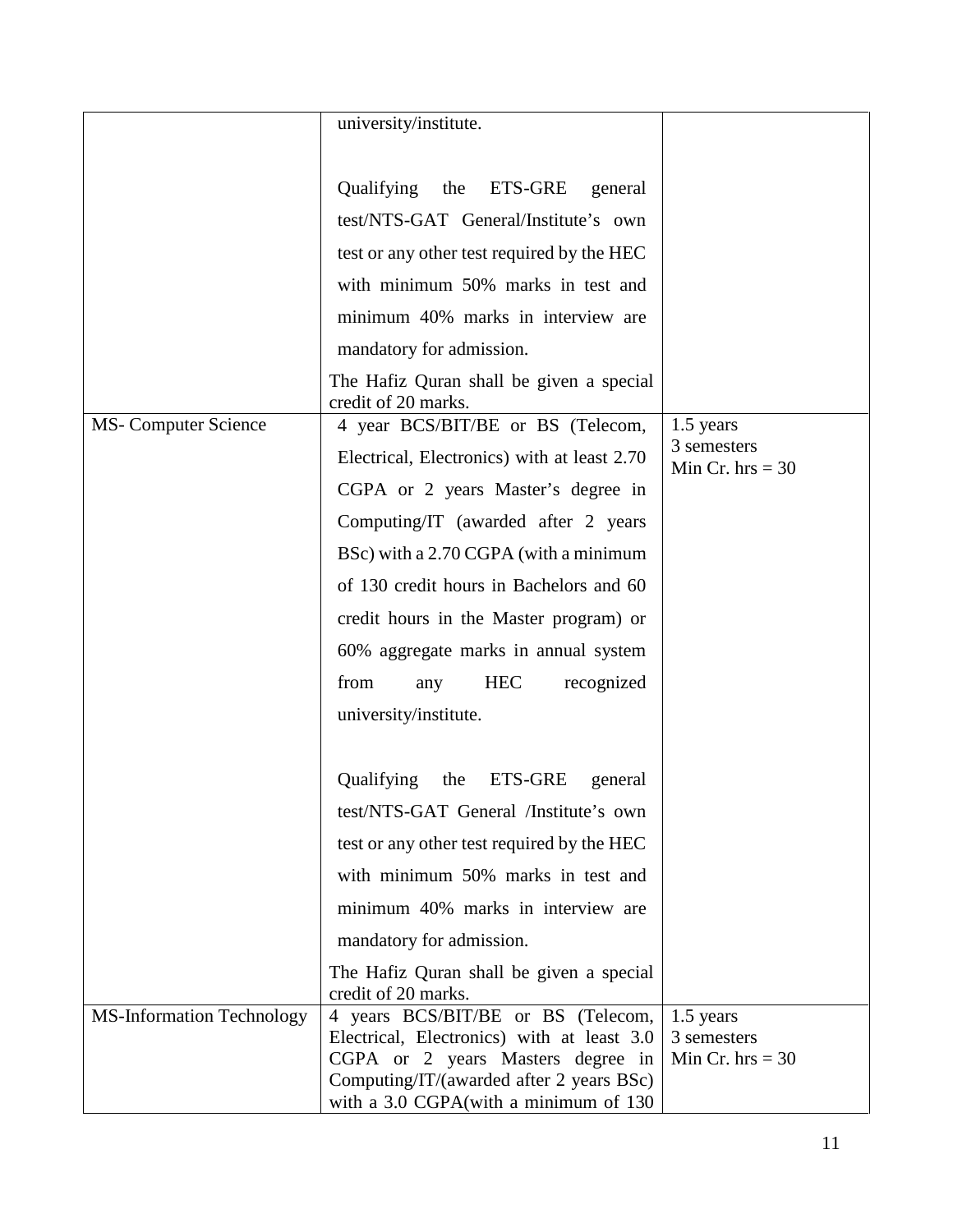|                          | credit hours in Bachelors and 60 credit<br>hours in the Master program)<br>or $60\%$<br>aggregate marks in annual system from any<br>HEC recognized university/institute.<br>Qualifying the<br>NTS-GAT<br>general<br>test/Institute's own test or any other test<br>required by the HEC with 50% marks and<br>interview is mandatory for admission.<br>The Hafiz Quran shall be given a special<br>credit of 20 marks.                                                                                                                                                                                                                               |                                                |
|--------------------------|------------------------------------------------------------------------------------------------------------------------------------------------------------------------------------------------------------------------------------------------------------------------------------------------------------------------------------------------------------------------------------------------------------------------------------------------------------------------------------------------------------------------------------------------------------------------------------------------------------------------------------------------------|------------------------------------------------|
| MS (Economics)           | 16 years of education in the relevant<br>disciplines such as BSc/BS Economics with<br>a 2.70 CGPA or MSc Economics, MSc<br>Applied Economics with a 2.70 CGPA<br>(with a minimum of 130 credit hours in<br>Bachelors and 60 credit hours in the Master<br>program) or 60% aggregate marks in annual<br>HEC recognized<br>from<br>any<br>system<br>university/institute.<br>Qualifying the ETS-GRE general test/<br>NTS-GAT General/Institute's own test or<br>any other test required by the HEC with<br>minimum 50% marks in test and minimum<br>40% marks in interview are mandatory for<br>admission.<br>The Hafiz Quran shall be given a special | 1.5 years<br>3 semesters<br>Min Cr. $hrs = 30$ |
| MS (Development Studies) | credit of 20 marks.<br>16 years of education in any related<br>discipline such as Arts and Humanities,<br>Social Sciences, Law, Economics, Public<br>Administration, Environmental Sciences,<br>Business and Management Sciences, and<br>Commerce with a 2.70 CGPA (with a                                                                                                                                                                                                                                                                                                                                                                           | 1.5 years<br>3 semesters<br>Min Cr. $hrs = 30$ |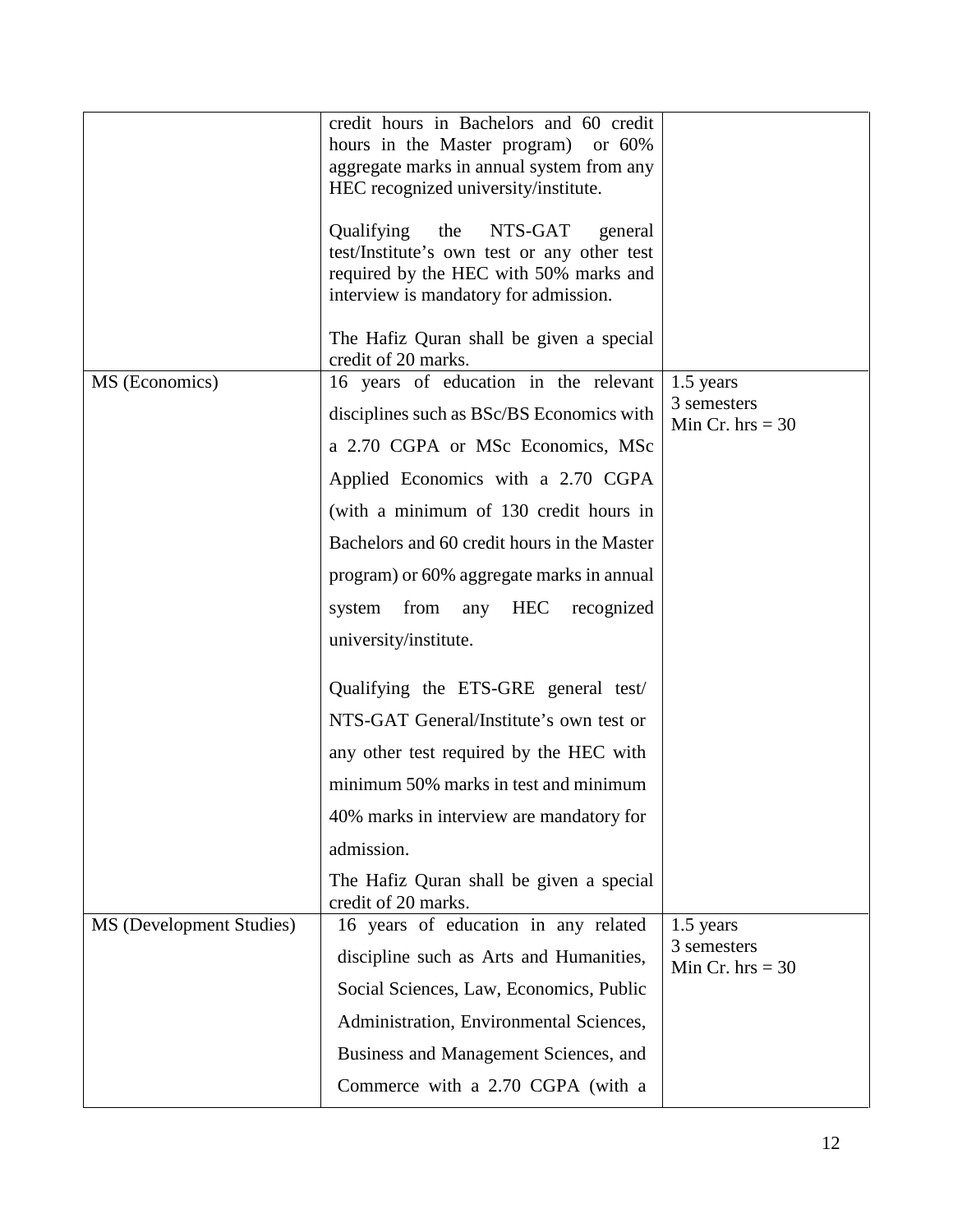|                           | minimum<br>of<br>130<br>credit<br>hours<br>in                   |                          |
|---------------------------|-----------------------------------------------------------------|--------------------------|
|                           | Bachelors and 60 credit hours in the                            |                          |
|                           | Master program) or 60% aggregate marks                          |                          |
|                           | annual system from any HEC<br>in                                |                          |
|                           | recognized university/institute.                                |                          |
|                           | Qualifying<br>the<br><b>ETS-GRE</b><br>general                  |                          |
|                           | test/NTS-GAT General/Institute's own                            |                          |
|                           | test or any other test required by the HEC                      |                          |
|                           | with minimum 50% marks in test and                              |                          |
|                           | minimum 40% marks in interview are                              |                          |
|                           | mandatory for admission.                                        |                          |
|                           | The Hafiz Quran shall be given a special<br>credit of 20 marks. |                          |
| PhD (Management),         | BS/MS/MPhil or equivalent degrees with                          | Min 3 years, Max 8       |
| PhD (Computer Science),   | a minimum CGPA of 3.00 out of 4.00 in                           | years, Min Cr. hrs $=54$ |
| PhD (Economics),          | the semester system or First Division in                        |                          |
| PhD (Islamic Business and | the annual system in the most recent                            |                          |
| Finance)                  | degree obtained from Pakistani or foreign                       |                          |
|                           | universities.                                                   |                          |
|                           |                                                                 |                          |
|                           | The applicants shall be required to submit                      |                          |
|                           | a Statement of Purpose, which shall                             |                          |
|                           | form an integral part of the application.                       |                          |
|                           |                                                                 |                          |
|                           | All applicants to PhD programs shall be                         |                          |
|                           | required to take one of the following non-                      |                          |
|                           |                                                                 |                          |
|                           | subject specific admissions test:                               |                          |
|                           | i. Minimum 60% marks in The Graduate                            |                          |
|                           | Examination<br>Record<br>(GRE)<br>test                          |                          |
|                           | administered by the Education Testing                           |                          |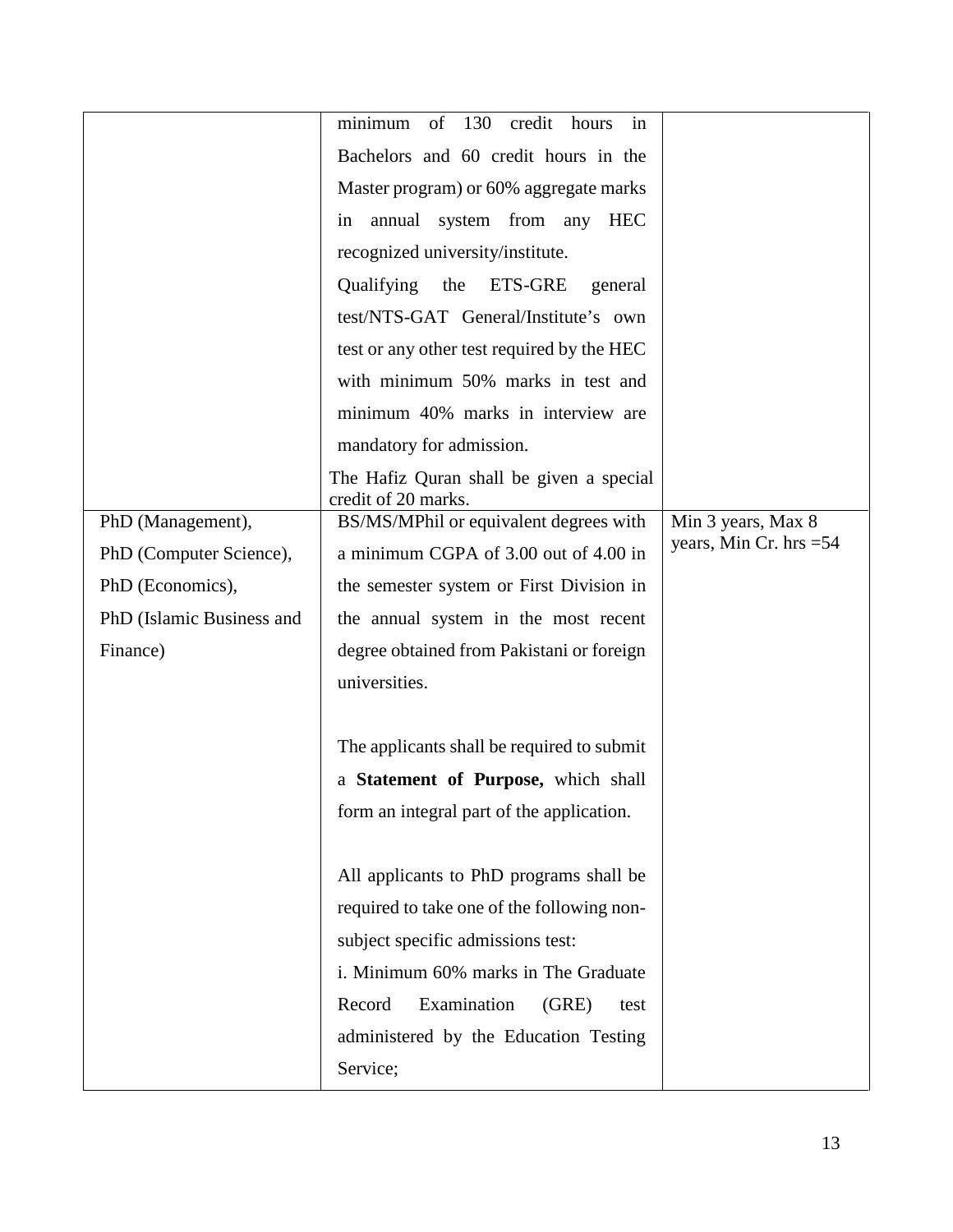| ii. Minimum 60% marks in a graduate  |  |
|--------------------------------------|--|
| admission test administered by the   |  |
| <b>Education Testing Council;</b>    |  |
| iii. Minimum 60% marks in NTS-GAT    |  |
| General                              |  |
| i. Minimum 70% marks in the          |  |
| Institute's own test.                |  |
| Registrations are offered in the PhD |  |
| programs throughout the year.        |  |

#### **INSTITUTE'S ADMISSION TEST VALIDITY**

The candidates who qualify the Institute's Entrance Test for MBA, MS and PhD programs shall be valid for:

- Two years for getting admission into the respective programs at the Institute.
- The Institute may issue a proper result card to the candidates who qualify the test, when required.

#### **GENERAL INSTRUCTIONS:**

- 1. Those applicants who have a valid NTS score will not be required to appear in the test; however they can take the Institutes ETEA Test to improve their score.
- 2. Appearance and Qualifying of the Written Test & Interview separately are compulsory requirements for Admission.
- 3. All candidates will be provided Entrance Slip for appearing in the Test. Candidates without the Entrance Slip shall not be allowed to enter the Examination Hall/Premises.
- 4. All the candidates must take care of their Entrance Slip. In case the Entrance Slip is misplaced, the candidate can get its duplicate copy from the Admission Office of the Institute on payment of prescribed charges.
- 5. All Original Documents shall be verified at the time of Admission. Students are required to attach only their relevant Provisional Certificates & DMCs and 3 passport size photographs with the Application Form. The candidate shall write his/her name and father's name at the back of the photographs.
- 6. The Documents once submitted with Admission forms shall not be returned.